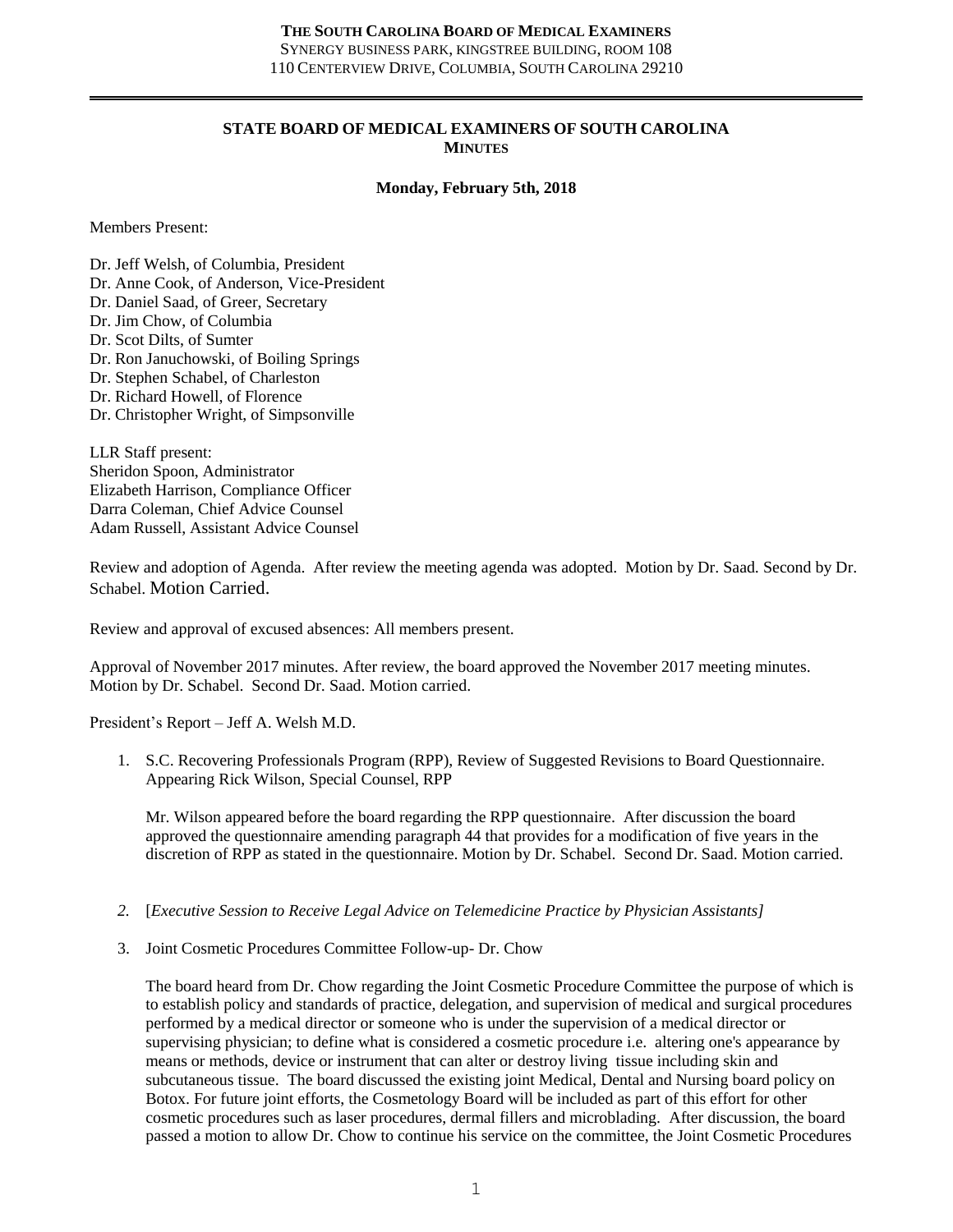Committee with a multidisciplinary approach utilizing the Board of Nursing, Cosmetology, Dentistry and the Board of Medical Examiners. Motion by Dr. Saad. Second by Dr. Schabel. Motion carried.

- 4. Travel Request-National Prescription Drug Abuse and Heroin Conference, Atlanta, GA, April 2-5, 2018 After discussion, the board approved this travel request for Ms. Coleman and up to three OIE staff to attend. Motion by Dr. Saad. Second by Dr. Cook. Motion carried.
- 5. Travel Request-AIM and FSMB Conference, Charlotte, N.C. April 25-28, 2018 After discussion, the board approved this travel request for Mr. Spoon to attend the AIM conference and Dr. Welsh and Ms. Coleman to attend the FSMB Conference. Motion by Dr. Saad. Second by Dr. Cook. Motion carried.
- 6. Governor's Executive Orders related to the Opioid Epidemic-EO # 2017-42 and 2017-43 Ms. Coleman briefed the board of two recent gubernatorial executive orders, the first declaring the opioid epidemic a statewide public health emergency and authorizing the Governor to access certain resources and to deploy those resources statewide and allows use of the state emergency response division. The second order charges the S.C. Department of Health and Human Services with formulating a policy by March 1 2018 that restricts reimbursement for initial opioid prescriptions of no more than a five-day supply for acute and postoperative needs.
- 7. Formation of LLR Opioid Response Team Ms. Coleman informed the board that LLR has also formed an opioid task force consisting of other professional licensing board boards as well as the Office of the State Fire Marshal to address the opioid issue.
- 8. Discussion of SCMA Opioid Task Force

Ms. Coleman informed the board that South Carolina Medical Association has also formed an opioid task force, and they support the guidelines developed by the board and are joining the board in partnership.

1. House Oversight Review of LLR

Ms. Coleman mentioned that LLR has been selected by the House Oversight Committee for a regulatory review which is part of the legislative review process. There is a survey for stakeholders. The program evaluation report is due March 9, 2018. Board members and members of the public are an integral part of this process and are invited to share their thoughts with the legislators who evaluating LLR as a state agency and a steward of public resources.

2. Controlled Substance Prescribing via Telehealth for Medication-Assisted Therapy for Opioid Use Disorder, *Appearing*: Center for Telehealth, Medical University of South Carolina, Constance Guille, MD, James T. McElligott, MD, MSCR, Kathryn King Cristaldi, MD, MHS, Dr Connie Guille, Director of the MUSC Women's Reproductive Behavioral Health Program

Dr. McElligott, Dr. Christaldi and Dr Connie Guille appeared before the board to present this issue. After review and discussion, the board entered into executive session. Upon return to public session, the board approved the proposal as amended. Amendments were:

- a. submit outcomes on a biannual basis to the South Carolina Board of Medical Examiners with data including the number of patients treated in the program and any adverse outcomes, any overdose cases and also any patients that were in the program that were lost in follow-up.
- b. provide a Naloxone protocol in an exigent circumstance should any of your the clients have an overdose situation that requires exigent reversal of narcotics and to require that only the providers identified in this protocol may participate in this program at this time.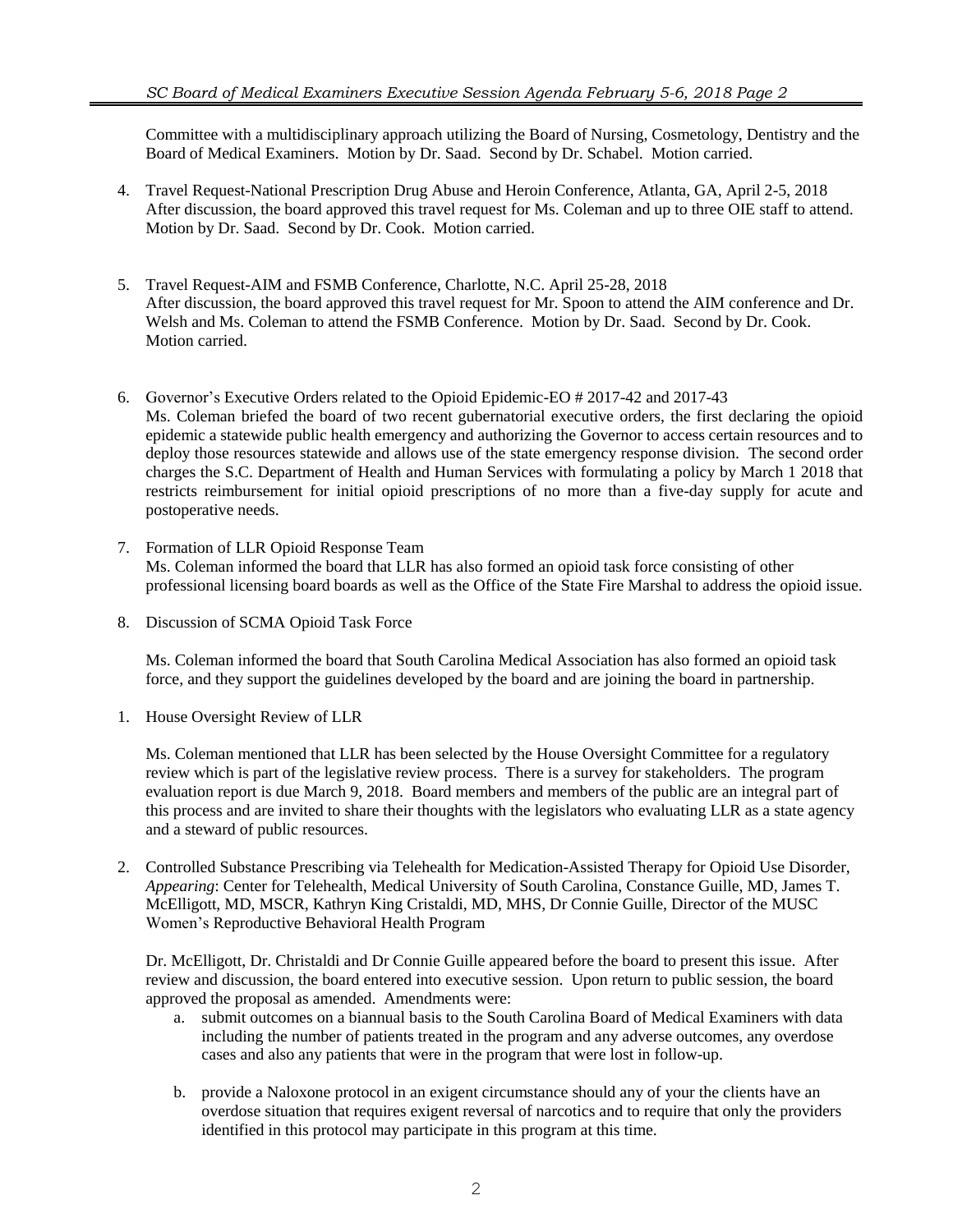- c. Agree to follow all applicable state and local law to assist law enforcement with drug diversion cases.
- d. change "prescribers providing" to "prescribing physicians" in the protocol where applicable**.** Motion by Dr. Saad. Second Dr. Chow. Motion carried.

#### Administrator's Report

- 1. Physician Assistant Advisory Committee- After discussion, the board approved the proceedings of the Physician Assistant Advisory Committee for the committee's January 12, 2018 meeting including the reappointment of Dr. Stuart A. Smith. Motion by Dr. Cook. Second by Dr. Saad. Motion carried.
- 2. Respiratory Care Practitioner Advisory Committee-After discussion, the board approved the proceedings of the RCP Advisory Committee for the committee's January 19, 2018 meeting. Motion by Dr. Saad. Second by Dr. Chow. Motion carried.
- 3. Acupuncture Committee- After discussion, the board approved the license applications reviewed by the Acupuncture Advisory Committee. The committee did not hold a meeting in this interval. Motion by Dr. Saad. Second by Dr. Wright. Motion carried.
- 4. 2018-Statement of Economic Interests-S.C. Ethics Commission-Mr. Spoon reminded the members that these statements are due March 30, 2018.
- 5. Elections Update- Mr. Spoon provided an election update; specifically results from District Four-Dr. Wright, District Seven-Dr. Howell and continuing efforts to fill the District Six vacancy.
- 6. CME Audit update-After discussion, the board directed the administrator to refer all licensees not in compliance to the Office of Investigations and Enforcement as an initial complaint. Motion by Dr. Schabel. Second Dr. Januchowski. Motion carried.
- 7. Unlicensed Personnel and Corporate Practice of Medicine Advisory Opinion FAQ-this item will be discussed at the May 2018 meeting.
- 8. Receipt and use of state verifications from the FCVS profile-Mr. Spoon updated the board that the board office is working with the FSMB to use on an initial basis the state verification information from the FSMB profile, Physician Data Center to streamline the application process.
- 9. Medical Disciplinary Commission appointment of Gary R. Culbertson, M.D.-After discussion, the board requested that Mr. Spoon ask Dr. Culbertson to serve as an expert case reviewer where there is a great need for his specialty.
- 10. APRN and HCC committee membership and scheduled meetings-The board approved Dr. Welsh, Dr. Cook and Dr. Saad to serve on the Healthcare Collaborative Committee and Dr. Welsh and Dr. Cook to serve on the APRN Committee. APRN committee meetings are monthly as needed and the next HCC meeting will be held in April 2018.
- 11. Board Travel Budget-Mr. Spoon informed the board that the board office submits an annual travel budget to the LLR Director for review.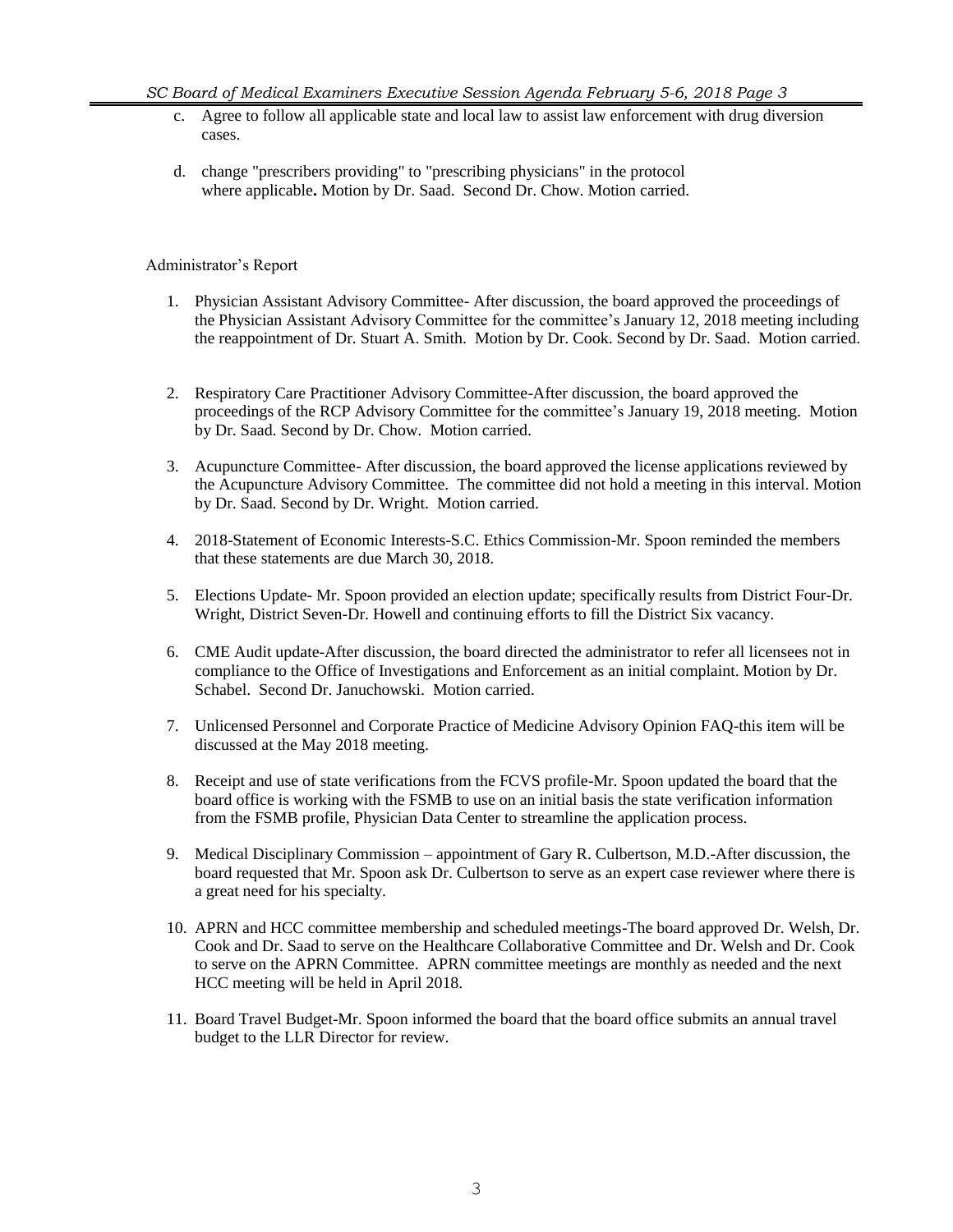*SC Board of Medical Examiners Executive Session Agenda February 5-6, 2018 Page 4*

Legislative Update, Holly Beeson, Rebecca Leach- LLR Office of Communications

Holly Beeson and Rebecca Leach, LLR Office of Communications and Governmental Affairs, updated the board on legislative items of interest including pharmacists prescribing hormonal contraceptives, pharmacist compounding, The APRN bill- Senate Bill 345, podiatrist scope of practice bill-House Bill 3642, Compassionate Care bill and other medicinal marijuana-related acts, a total of 10 opioid bills filed, House Bill 4490 which is a diabetes initiative, House Bill 4529- the nursing telemedicine bill, licensing of addiction specialists under the Counselors Board, vision screening at license renewal, POLST- the POLST form would be a uniform document based on standards recommended by the National Physician Order for Life Sustaining Treatment Paradigm, an abortion bill that would add a definition for fetal anomaly and would make an abortion a criminal act during any trimester if the sole reason for the abortion is that the unborn child has a fetal anomaly.

Following the legislative update, the board went into e*xecutive Session to receive legal advice on telemedicine practice by physician assistants*

## FINAL ORDER HEARINGS

A MOTION WAS MADE AND PASSED FOR THE BOARD TO GO INTO CLOSED SESSION TO CONDUCT FINAL ORDER HEARINGS. EACH HEARING WAS HELD IN A CLOSED SESSION AND THE BOARD'S FINAL ORDER IS ON FILE AT THE BOARD OFFICE. AFTER TESTIMONY FOREACH CASE, THE BOARD ENTERED AN EXECUTIVE SESSION TO RECEIVE LEGAL ADVICE FROM COUNSEL. NO VOTES WERE MADE OR ACTIONS TAKEN WHILE THE BOARD WAS IN EXECUTIVE SESSION. A MOTION WAS MADE AND PASSED TO RETURN TO PUBLIC SESSION AND THE BOARD VOTED ON THE FOLLOWING SANCTIONS AFTER EACH FINAL ORDER HEARING:

# **VACLAVIK, John, M.D., Applicant for Licensure [Closed Hearing]**

Approved for licensure without condition. Schabel Wright Motion carried.

## **JAMES, Stephen, D.O., Applicant for Licensure**

Approved for licensure without condition. Januchowski Wright Motion carried.

## **STEWART, Martha J., M.D., Applicant for Licensure**

Approved for licensure without condition. Chow Schabel Motion carried.

## **2013-473, MOA**

Respondent has violated the medical practice act. The Memorandum of Agreement is accepted. Private reprimand. Respondent must complete a continuing medical education course on accurate recordkeeping approved by the board within six months. Motion by Dr. Saad. Second Dr. Schabel. Motion carried.

## **2014-518, MOA**

The Memorandum of Agreement is accepted. Respondent has violated the Medical Practice Act. Private reprimand. Civil penalty of \$4,000 due within six months. Investigative costs of \$497.75 payable within six months. Respondent must complete and pass a board-approved opioid prescribing course within six months. Motion by Dr. Saad. Second by Dr. Schabel. Motion carried.

## **WILLIAMS, Tisha A., M.D. 2016-372, MOA**

The Memorandum of Agreement is accepted. Respondent has violated the Medical Practice Act. Public reprimand. Suspension of medical license stayed upon payment of a \$2500 civil penalty within 30 days. Motion by Dr. Saad. Second by Dr. Schabel. Motion carries.

## **Petition for release from Order [Closed Hearing]**

Motion is granted. Motion by Dr. Schabel. Second by Dr. Wright. Motion carried.

## **TAVANA, Manoucher L., M.D. 2016-434, MOA**

The Memorandum of Agreement is accepted. Respondent has violated the Medical Practice. Public reprimand. Investigative costs of \$100 payable within six months. Motion by Dr. Saad. Second by Dr. Wright. Motion carried.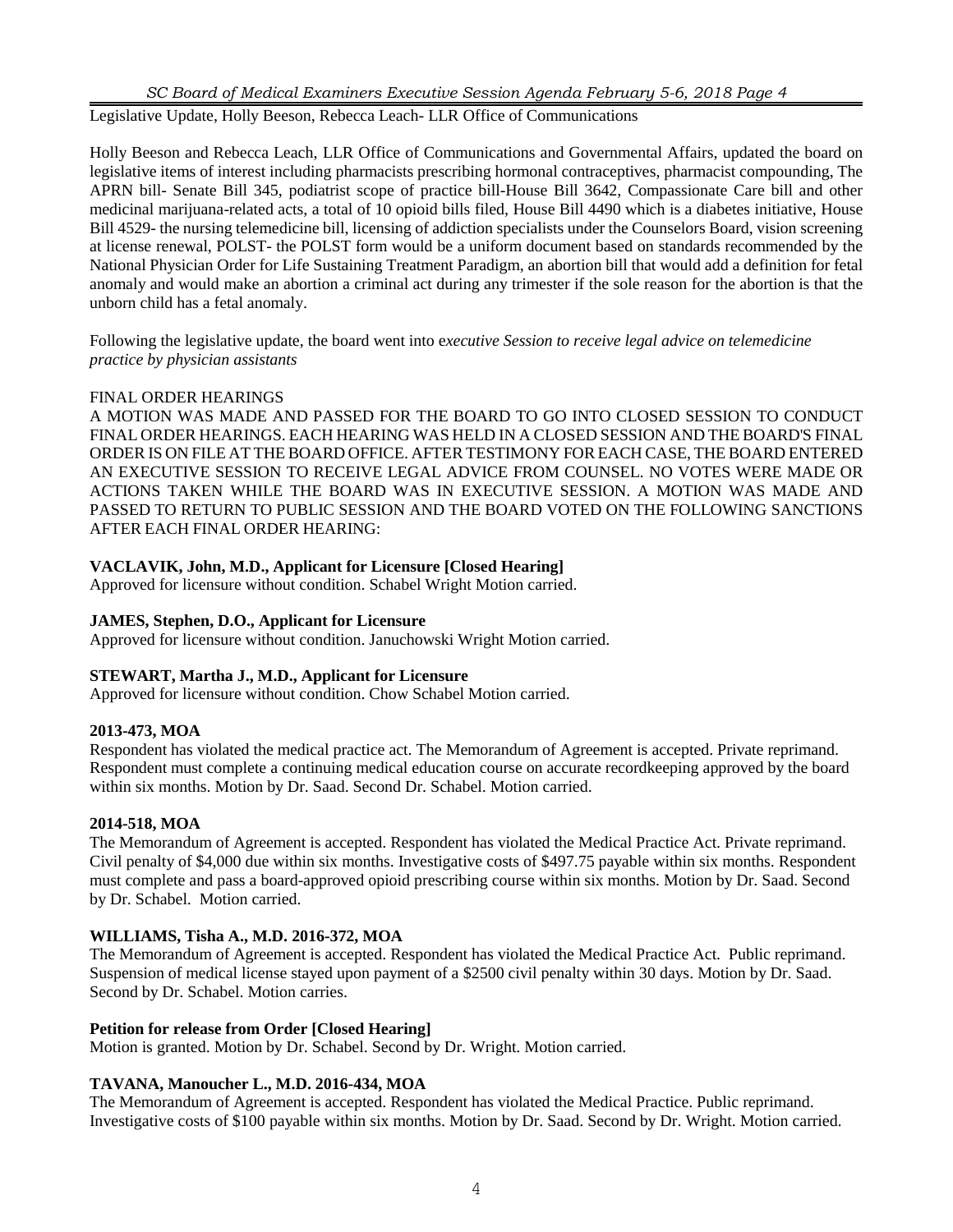## **LOBITZ, Bruce H., M.D., 2014-378, 2015-148, MOA [Closed Hearing]**

The Memorandum of Agreement is accepted. Respondent has violated the Medical Practice Act. Public reprimand. Respondent must continue quarterly reports from all employers for any kind of complaints that may arise in his practice of medicine. Motion by Dr. Saad. Second by Dr. Januchowski. Motion carried.

After a call for public comment, the board adjourned at 6:43 p.m.

#### **Tuesday, February 6th, 2018**

Office of Disciplinary Counsel and Office of Investigations and Enforcement Report-Pat Hanks, Office of Disciplinary Counsel, Jason Haynes, Office of Investigations and Enforcement

In addition to the case statistics and training received by OIE staff, there were 94 active cases. 61 Dismissals, 17 Letter of Caution and 14 Formal Complaint IRC recommendations presented to the board for approval.

Motion to accept Dismissals-Motion by Dr. Cook. Second by Dr. Wright. Motion carried. Motion to accept Letters of Caution- Motion by Dr. Saad. Second by Dr. Schabel. Motion carried. Motion to accept Formal Complaints- Motion by Dr. Saad. Second by Dr. Dilts. Motion carried.

#### FINAL ORDER HEARINGS

A MOTION WAS MADE AND PASSED FOR THE BOARD TO GO INTO CLOSED SESSION TO CONDUCT FINAL ORDER HEARINGS. EACH HEARING WAS HELD IN A CLOSED SESSION AND THE BOARD'S FINAL ORDER IS ON FILE AT THE BOARD OFFICE. AFTER TESTIMONY FOREACH CASE, THE BOARD ENTERED AN EXECUTIVE SESSION TO RECEIVE LEGAL ADVICE FROM COUNSEL. NO VOTES WERE MADE OR ACTIONS TAKEN WHILE THE BOARD WAS IN EXECUTIVE SESSION. A MOTION WAS MADE AND PASSED TO RETURN TO PUBLIC SESSION AND THE BOARD VOTED ON THE FOLLOWING SANCTIONS AFTER EACH FINAL ORDER HEARING:

## **2016-428, MOA**

The Memorandum of Agreement is accepted. Letter of Caution. Motion by Dr. Saad. Second by Dr. Schabel. Motion carried.

#### **2015-319, MOA**

Respondent has not violated the Medical Practice Act of South Carolina. Dismissal. Motion by Dr. Saad. Second by Dr. Schabel. Motion carried.

#### **MILLETTE, Theodore J., [Limited] M.D., 2016-313, MOA [Closed Hearing]**

Memorandum of Agreement is accepted. Respondent has violated the Medical Practice Act. Public reprimand. The temporary suspension is lifted and the license will be immediately placed in a lapsed status. Should the Respondent wish to reinstate his license, he must appear before the board in person. Motion by Dr. Saad. Second by Dr. Cook. Motion carried.

#### **2016-46, MOA**

The Memorandum of Agreement is accepted. Private reprimand. Investigative costs of \$1,000 to be paid within six months. Motion by Dr. Saad. Second by Dr. Schabel. Motion carried.

## **2015-226, MOA [Closed Hearing]**

The Memorandum of Agreement is accepted. Private reprimand. Investigative costs of \$160 to be paid within six months. Motion by Dr. Saad. Second by Dr. Schabel. Motion carried.